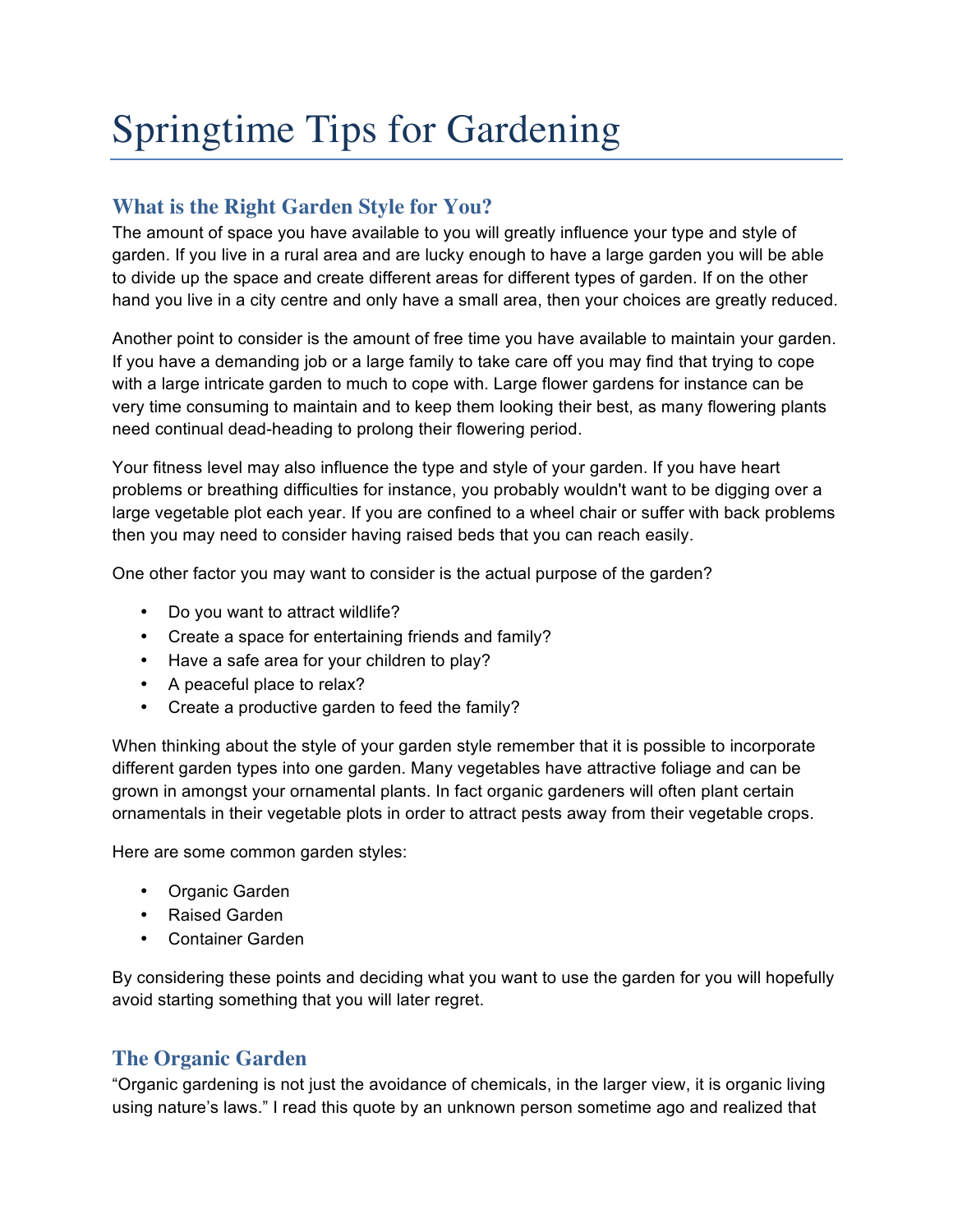my parents and others like them were organic gardeners long before the current resurrection of these principles. They didn't use chemicals on the food they would feed to their children and gardening was a part of daily living to ensure there was sufficient food to preserve for the long winters. Everything was re-cycled and kitchen scraps were routinely thrown onto the garden to replenish the earth. Organic fertilizers such as manure were used and the only fertilizer on the roses was bone meal. My mother and father produced the best tasting vegetables and lots of them – enough to feed a family of seven throughout the winter. Birds, worms, and other signs of a living earth were welcomed into the garden.

In recent times synthetic chemical fertilizers, pesticides, and herbicides have become the practice most common among commercial agricultural practices. These practices have had some undesirable results such as the loss or depletion of topsoil, land becomes less fertile, and the excessive use of pesticides has resulted in pests resistant to the current chemicals resulting in the development of even stronger chemicals. Our environment is being damaged by toxic chemical spills, chemicals leaching into rivers and water supplies are contaminating our drinking water, and the effect of global warming is becoming a major part of the political agenda.

Our personal diet and health is a major topic of importance as more attention is being paid to the relationship between food and health. Research has demonstrated that organically grown vegetables are higher in vitamins and minerals than those grown with inorganic fertilizers. Gardening organically and growing as much of our own food as possible is one of the steps we can take to start healing the earth on which we live and in the process healing ourselves. Several key components are fundamental to the practice of organic gardening.

#### **The Organic Garden – 10 Practical Steps to Success**

1. Soil. The soil is kept healthy by working with Nature rather than against it. Practices include using organic fertilizers such as manure to replenish the earth and all refuse produced by the garden should be recycled back into the garden. Organic gardening uses all of the waste produced in the garden such as grass clippings, leaves, and leftovers from the kitchen to make compost that feeds the soil and keeps it full of the nutrients necessary to grow crops.

2. Avoid the use of all synthetic chemical fertilizers, herbicides, and pesticides. Eliminating the use of chemicals in the garden allows gardeners to not worry about children, pets, and wildlife coming in contact with synthetic weed killers and fertilizers on the lawn and shrubs. The food grown is pesticide-free, additive-free, and nutritious food for the table.

3. Sustainability. In his book, Gardening Organically, John Fedor defines sustainability as "the ability of a society or an ecosystem to function indefinitely without squandering the resources on which it relies." Organic gardening does this by ensuring there is no loss of nutrients or topsoil in the garden.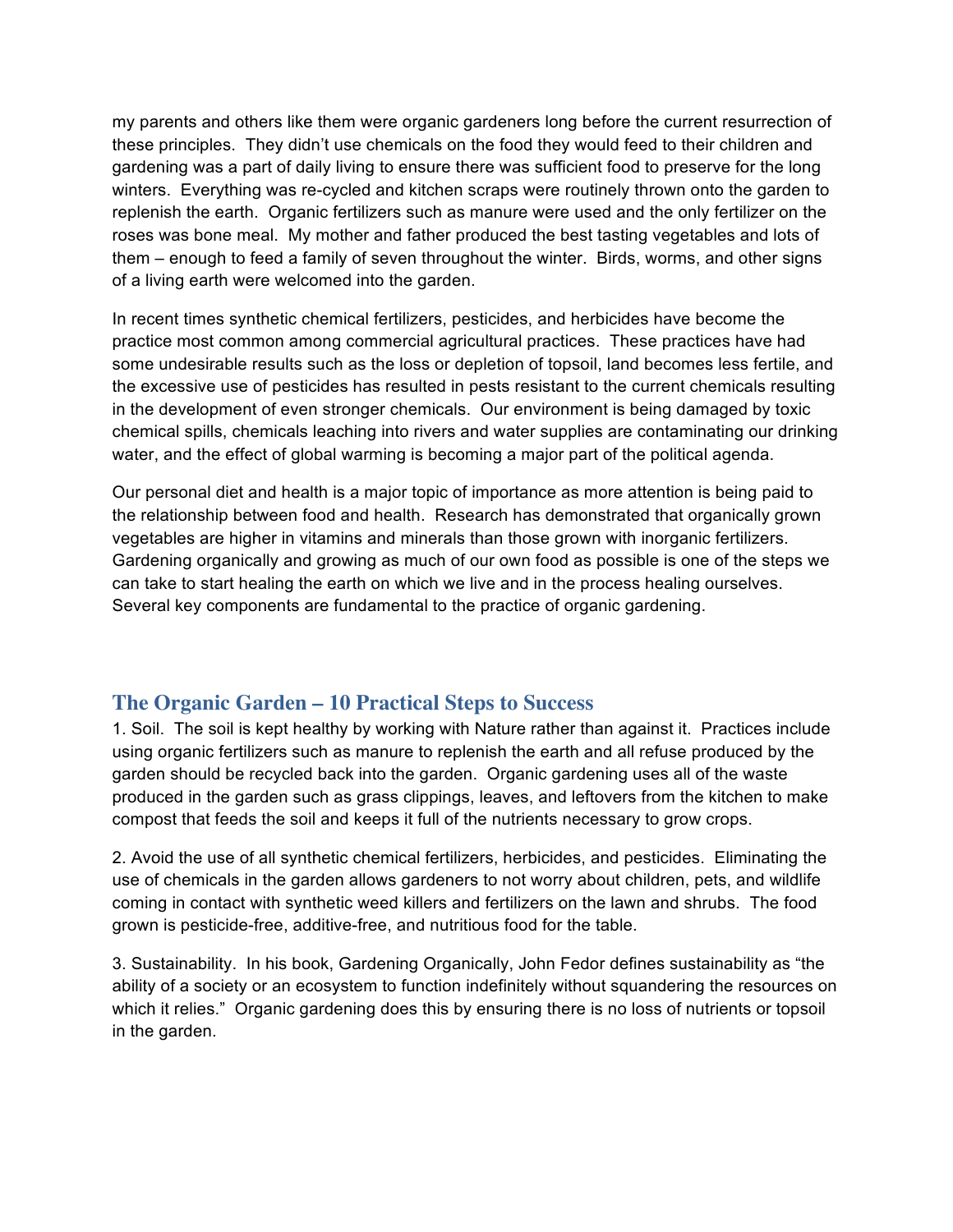4. Environmental Stewardship. Gardening organically means that the environment benefits from the reduction in contamination of the water supply and air pollution. It means that we provide a habitat for wildlife including beneficial insects and animals.

5. Wildlife-friendly Habitats. Informal areas can be created to assist wildlife in their search for habitat where they can survive the destruction of many areas; destructions that have now endangered many species.

6. Intensive planting. Plants are spaced closely together to conserve water and shield the soil from sunlight thus helping to prevent weed seeds from germinating and growing.

 7. Biodiversity. Biodiversity ensures that when a change in growing conditions occurs, a single crop from a monoculture does not lead to a crop failure. The food supply does not become jeopardized when a diversity of species are planted.

8. Rotating Crops. Crop rotation assists in the control against soil-borne pests and diseases. This rotation makes a difference in the productivity of the garden as those diseases that affect the plants are kept in check by the rotation of the crops to other areas of the garden.

9. Watering and Weeding. Rainwater can be saved to water the garden. Soaker hoses, drip irrigation, and watering by hand conserve water. Mulches are invaluable in both water conservation and slowing down weed germination.

10. Saving Seeds. Save some seeds from your best plants when harvesting crops. Many old varieties are being lost at an alarming rate and preserving this biodiversity is important. Some of these saved seeds have been used to develop new strains after disaster has affected commonly cultivated varieties.

#### **Raised Bed Gardening: What Are The Benefits?**

Where soil is of poor quality and drainage inadequate, raised bed gardening makes it simple to create patches of fertile, well-drained soil. This can, in turn save money as well as time to!

It is considerably cheaper and less effort than installing a drainage system and then trucking in topsoil.

Combined with good drainage control, you can grow all sorts of fussy plants.

Raised bed gardening elevates plants to a more workable level, making them easier to tend to. Raised bed gardening is also great for vegetable or cutting gardens.

For gardeners in wheelchairs or with back pain, raised bed gardening is a godsend. Just make sure the area between the beds is wide and firm enough for ease of movement.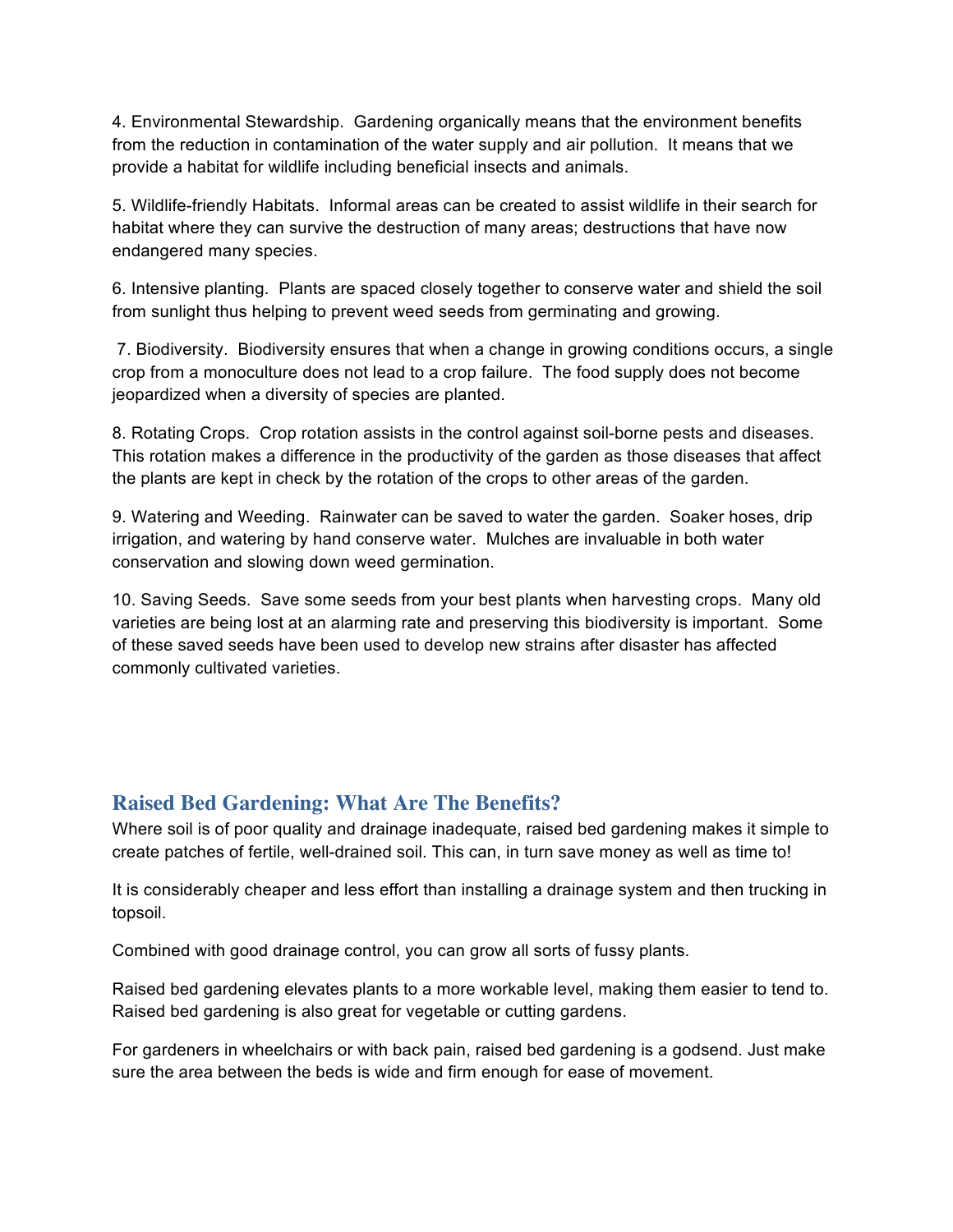Raised bed gardening is extremely low maintenance too. Plants can be kept organized, and all the soil and debris can be kept within its borders. This means a serious reduction in your hard work!

There are many reasons for the Raised beds revival. But probably the most important is more production per square foot of garden. Raised beds don't require the usual space between rows because you don't walk in the bed to cultivate or harvest.

Greater production can be achieved with raised bed gardening because of the lack of soil compaction. In a normal garden you have to leave space between the plants in order to work them properly. This then leads to soil compaction which can reduce crop yields up to 50 percent. All a plants needs i.e water and air have trouble moving through compacted soil.

When compaction isn't the only problem, then raised bed gardening can help there to. Homeowners may have areas unsuited for conventional gardens. Raised bed gardening will physically rise above these, with frames as its foundation. It allows you to recycle problem spots!

Raised beds are also a boom with pest control to. If you get an invasion of furry little criters, simply line the bed with poultry wire or some hardware cloth. You can discourage rabbits by placing their favorite foods in a framed bed with a low fence.

#### **Container Gardening Tips For New Gardeners**

Container gardening is a fun and rewarding hobby that is enjoyed by millions of people all over the world. Not only is it relaxing and enjoyable, but you get the satisfaction of knowing that you're growing your own plants and you know where they came from! With more and more stories on the news about various outbreaks of food poisoning from things like lettuce and green onions, many people are finding it important to start growing as much of their own produce as possible.

Many people are afraid to deal with container gardening. They think it is too difficult or too expensive. On the contrary, it is actually very easy and can be quite inexpensive! Here we explore the ease of setting up your first container garden, as well as the expenses involved.

We're going to walk you through the process of setting up your first container garden. In this example, we will be growing some basil.

Step One: Purchase your container gardening supplies. You will need the following items for this example.

Three plastic pots with drainage holes in the bottom, preferably with trays underneath to catch soil and water drainage, about 5-6 inches in diameter, and 5-6 inches deep,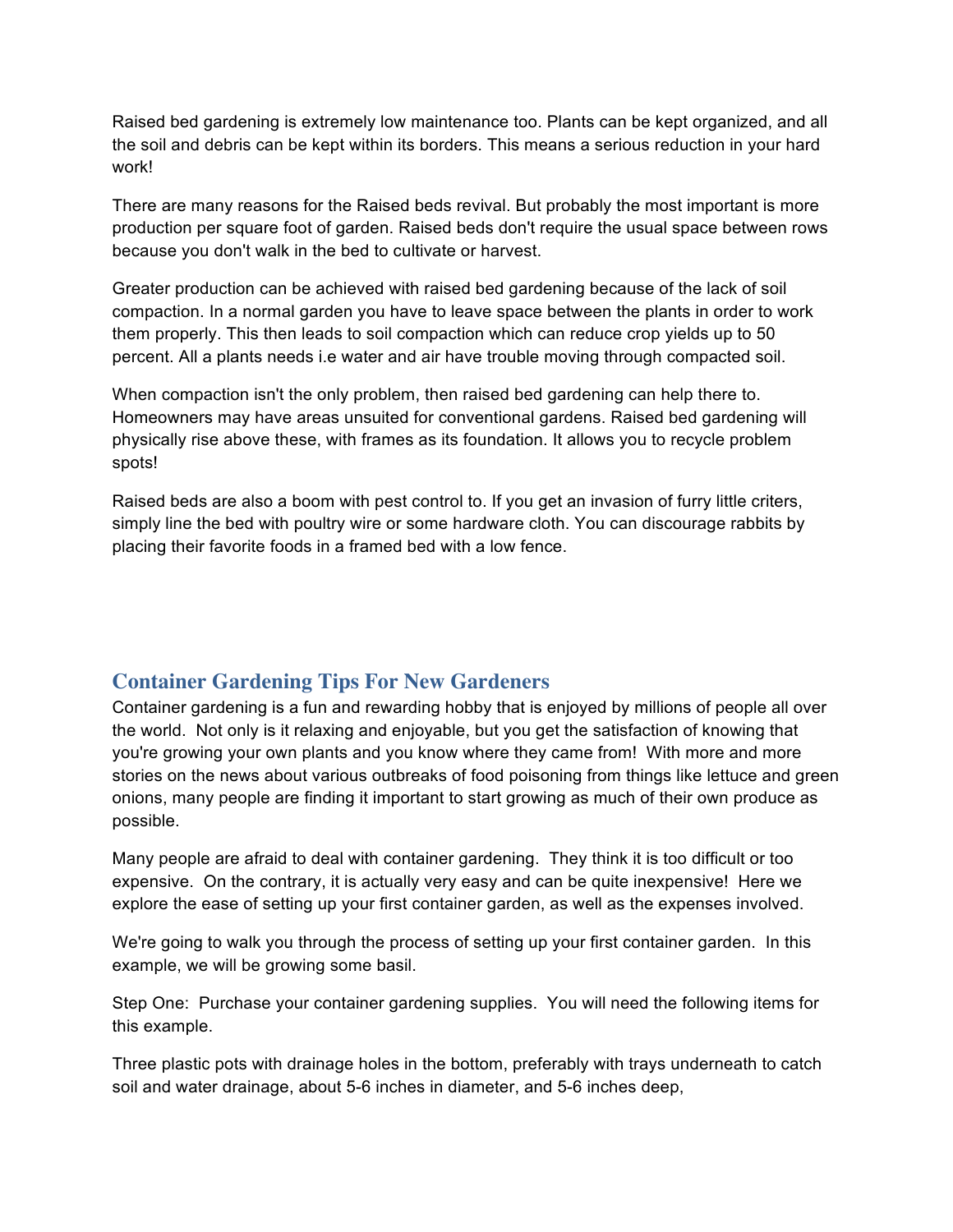- one packet of basil seeds,
- one small bag of organic compost,
- one small bag of peat moss,
- one small garden trowel,
- one small watering can or clean spray bottle,
- and one very sunny windowsill (or a florescent or halogen grow light if no sunny window is available.)

The total cost for these materials will be somewhere around \$20 or less if you have a sunny windowsill. If you need a grow light, that will cost an additional \$15-\$20.

Step Two: Prepare the soil. Mix together 1 part peat moss with 5 parts compost. (For every one trowel full of peat moss, put in 5 trowels full of compost.) Fill the three pots up to about  $\frac{1}{2}$ inch from the top with this mixture.

Step Three: Plant the seeds. Simply make a hole about 1 inch deep in the center of each pot with your finger. Put about three seeds into each hole. Then cover the seeds with soil. Water lightly and place in the windowsill or under a grow light. Once the seeds sprout and reach about 2 inches in height, remove any extra sprouts so that you only have one plant in each pot.

Step Four: In order to care for your plants, all you need to do is water them regularly and keep them maintained. Check the soil daily for moisture. Whenever the soil feels dry, water it lightly. To maintain the bushy growth, pinch off the tops of each stem every couple of weeks and remove any flower stalks as soon as you see them growing.

That's it! It's really that simple to start a container garden. In this example, we planted basil, but you can apply this method to practically any herb, small vegetable, or flower, with only minor modifications.

## **Spring Planting Tips**

Spring means that the garden centers are packed with people, and car trunks are packed with plants. Everybody has dirt on their knees, dirt under their nails, and is excited about gardening. To make certain that this excitement yields positive results, let's discuss the basics in this article of spring planting tips.

Installing new plants and having them grow successfully is not difficult, nor is it as complicated as some would have you think. Is it as easy as just digging a hole and setting the plant in? Yes, it certainly can be.

Let's start with B&B plants. B&B is short for balled in burlap. Closely examine the ball on the plant that you have purchased. Did the diggers wrap twine around the ball to hold the plant secure? If they did, you should at least cut the twine and lay it in the bottom of the hole, or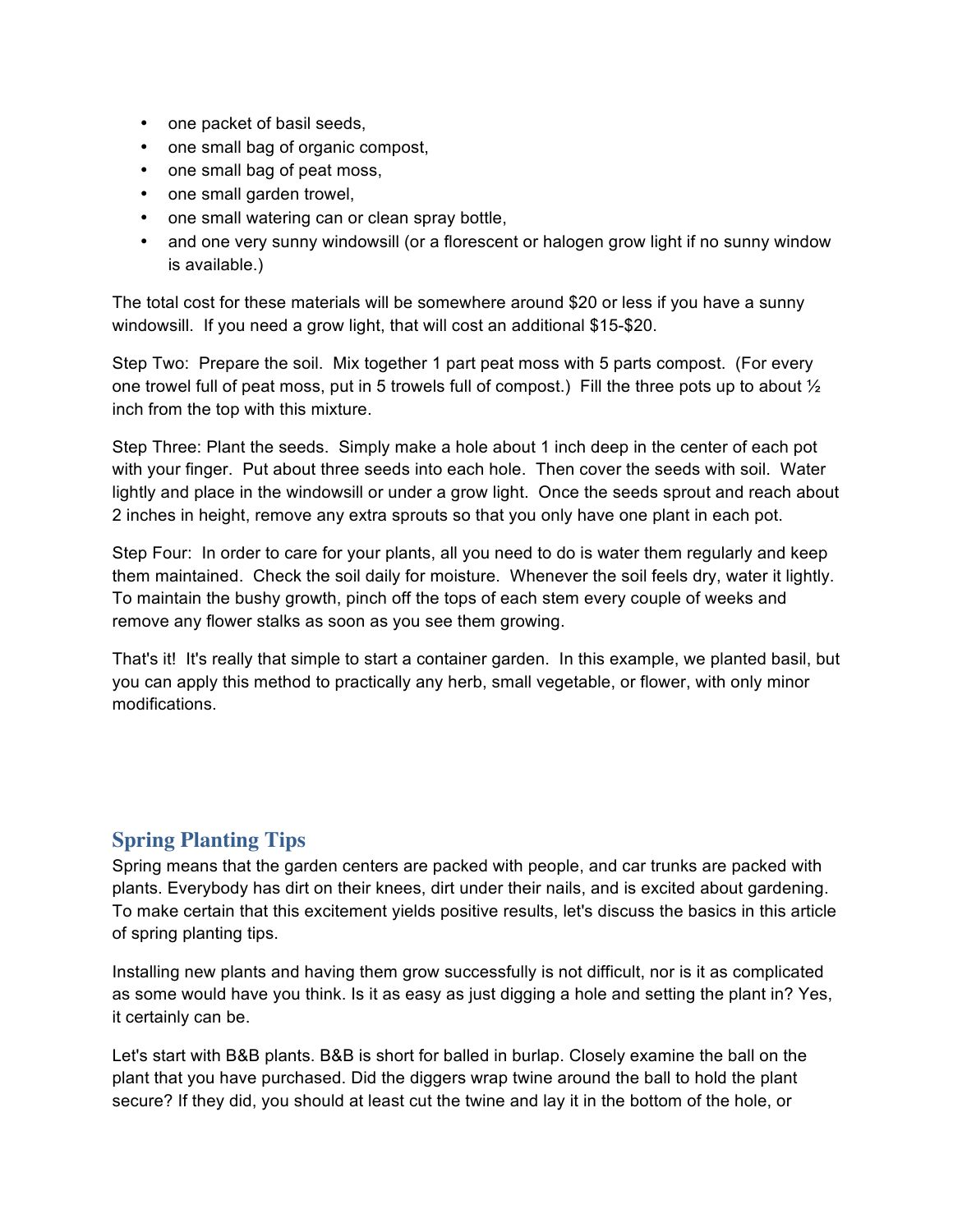remove it completely. Pay close attention around the stem of the plant where it emerges from the root ball, as diggers often wrap the twine around the stem several times as they tie the ball. This is extremely important because if the string is nylon, it will not rot and will girdle and kill the plant two or three years from now.

When B&B plants are stored in the nursery for extended periods of time it becomes necessary to re-burlap them if the bottom starts to rot before the plants are sold. If the plant that you buy has been re-burlaped it is possible that there could be nylon stings between the two layers of burlap, so check the stem carefully. As long as the nylon string is removed from around the stem of the plant, it is actually harmless around the rest of the ball, and you do not have to remove it.

Is the root ball wrapped in genuine burlap, or imitation burlap made of a non-biodegradable plastic material?

Genuine burlap will rot quickly underground and does not have to be disturbed before planting. If you're not sure or suspect a poly type burlap, you don't have to remove it completely, but should loosen it around the stem of the plant and cut some vertical slices around the circumference of the ball.

Now here's the critical part. What kind of soil are you planting in?

 If your soil is heavy clay, I highly suggest that you raise the planting bed at least 8" with good rich topsoil. If you can't do that for some reason, install the plant so that at least 2" or more of the root ball is above the existing grade and mound the soil over the root ball. Keep in mind that plants installed this way could dry out over the summer, but planting them flush with the ground in heavy clay can mean that the roots will be too wet at other times of the year.

The "experts" suggest that when planting in clay soil you dig the hole wider and deeper than the root ball and fill around and under the plant with loose organic material. That sounds like a really great idea, doesn't it? Some of these experts also recommend that you dig the hole extra deep and put a few inches of gravel in the bottom for drainage. Where do you suppose they think this water is going to "drain" to?

Keep in mind that most B&B plants are grown in well drained soil. That means that the soil in the root ball is porous and water can easily pass through. Now imagine if you will, a root ball about 15" in diameter, setting in a hole 30" in diameter. All around and under that root ball is loose organic matter. Inside of that root ball is porous soil. Now along comes Mother Nature with a torrential downpour. There is water everywhere, and it is not going to soak into that hard packed clay soil, so it is just flowing across the top of the ground searching for the lowest point.

When it reaches our newly planted tree surrounded by loose organic matter, it is going to seep in until the planting hole is completely full of water. (Remember my article on getting rid of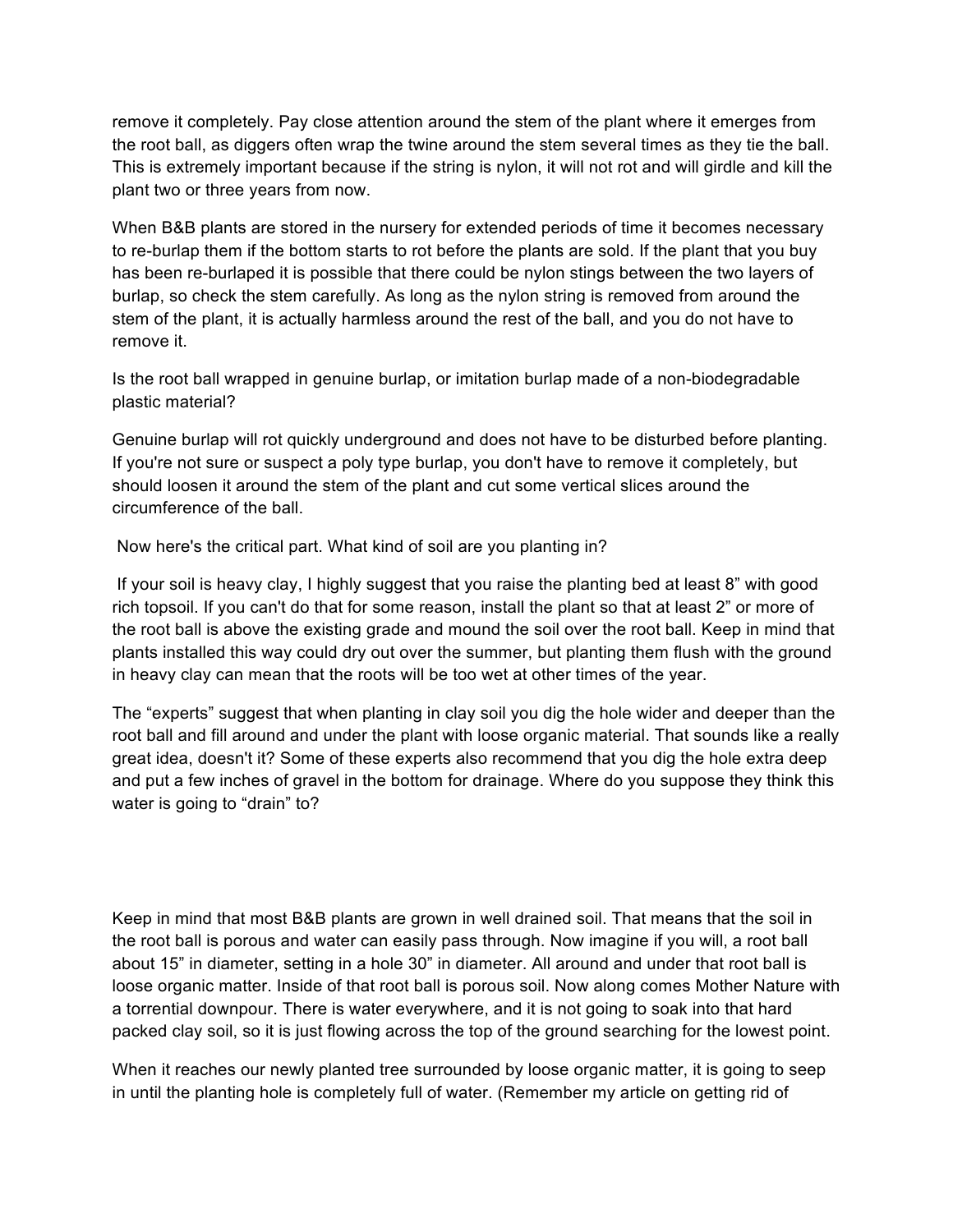standing water and the French drain system?) By using this planting technique we have actually created a French drain around our poor little plant that cannot tolerate its roots being without oxygen for long periods of time. Because the bottom of this hole is clay, even though we've added gravel for drainage, there is nowhere for the water to go, and this plant is going to suffer and likely die.

If you cannot raise the planting bed with topsoil, and are planting in clay soil, I recommend that you install the root ball at least 2" above grade and backfill around the ball with the soil that you removed when you dug the hole. Backfilling with the clay soil that you removed is actually like building a dam to keep excess water from permeating the root ball of your newly planted tree. The plant is not going to thrive in this poor soil, but at least it will have a chance to survive.

 Once again, raising the bed with good rich topsoil is the best thing you can do to keep your plants healthy and happy.

No matter what kind of soil you have, be careful not to install your plants too deep. They should never be planted any deeper than they were grown in the nursery. Planting too deep is a common problem, and thousands of plants are killed each year by gardeners who just don't understand how critical planting depth is.

Staking newly planted trees is always a good idea. If your new tree constantly rocks back and forth when the wind blows it will have a very difficult time establishing new roots into the existing soil. Stabilize the tree with a stake. You can use a wooden stake, a fence post, or for small trees I often use 1/2" electro magnetic tubing, (conduit), available at any hardware store.

You can secure the tree to the stake with a single wrap of duct tape. In about six months or a year the sun will dry the glue on the duct tape and it will fall off. Check the tape to make sure that it has fallen off. You don't want to girdle the tree with the tape.

 Container grown plants are much easier. Follow the rules for depth of planting as described earlier. Before gently removing the plant from the container check the drain holes in the bottom of the container for roots that might be growing out the holes. If so, cut them off so they will not make it difficult to get the plant out of the container.

The easiest way to remove the plant from the container is to place your hand over the top of the container and turn it completely upside down and give it a gentle shake. The plant should slide right into your hand.

Examine the root mass as you hold it in your hand. Sometimes when plants have been growing in a container for a long time the roots start to grow in a circular pattern around the root mass. This is not good, and you should disturb these roots before planting so you can break this circular pattern. You can take a knife and actually make about three vertical slices from the top of the root mass to the bottom. This will stimulate new roots that will grow outward into the soil of your garden. Or, you can just take your fingers and loosen the roots that are circling the root mass and force them outward before you plant them.